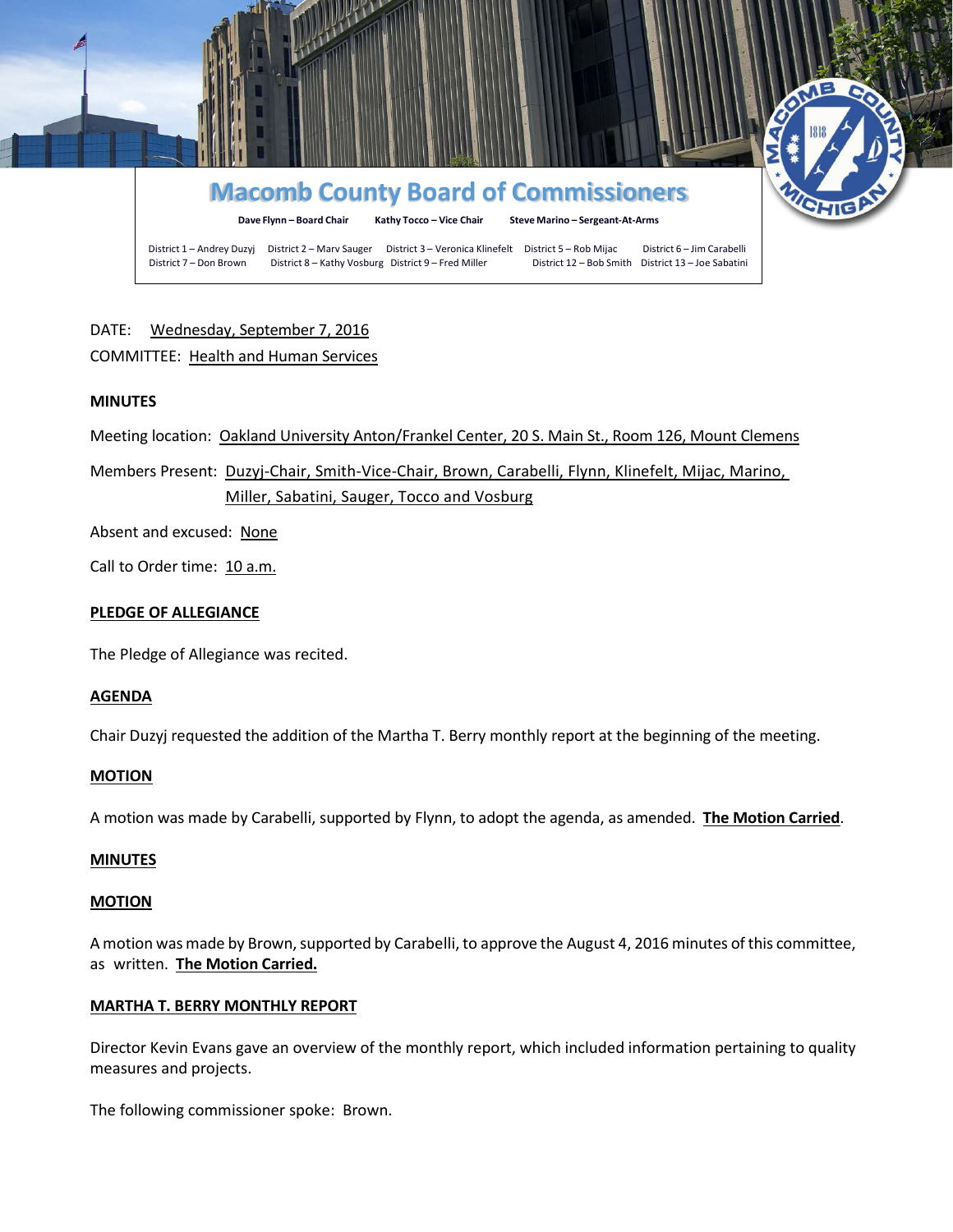#### **MOTION**

A motion was made by Marino, supported by Sauger, to receive and file the Martha T. Berry report. **The Motion Carried.**

# **REQUEST BY THE MACOMB COUNTY HEALTH DEPARTMENT TO INCREASE THE HEALTH DEPARTMENT 2015/2016 FISCAL GRANT FUND BY \$175,000 TO SUPPORT THE DEPARTMENT'S MEDICAID OUTREACH PROGRAM AND CONTRACTS WITH MACOMB CHILDREN'S HEALTHCARE ACCESS PROGRAM (MCHAP) AND MICHIGAN ASSOCIATION OF UNITED WAYS (MAUW)**

## **MOTION**

A motion was made by Miller, supported by Carabelli, to forward to the Finance Committee a recommendation to concur in the request of the Macomb County Health Department to increase the Health Department 2015/2016 Fiscal Grant Fund by \$175,000 to support the department's Medicaid Outreach Program and contracts with Macomb Children's Healthcare Access Program (MCHAP) and Michigan Association of United Way's (MAUW).

The following commissioners spoke: Miller, Vosburg and Duzyj.

Chair Duzyj called for a vote on the motion and **The Motion Carried.**

## **DEPARTMENT BUDGET REVIEW – HEALTH AND COMMUNITY SERVICES**

Finance Director Steve Smigiel summarized the budget. Also in attendance was Director Steve Gold who noted that their budget increase was a result of an increase in fringe benefits. He urged support of the budget requests for the various agencies that fall under Health and Community Services in order for them to continue providing services to residents in the community.

#### **DEPARTMENT BUDGET REVIEW – HEALTH DEPARTMENT**

Finance Director Steve Smigiel summarized the budget. Also in attendance was Director Bill Ridella.

The following commissioners asked questions of Mr. Smigiel and Mr. Ridella: Marino, Carabelli, Vosburg and Miller.

#### **MOTION**

A motion was made by Smith, supported by Marino, to receive and file the budget reviews for Health and Community Services and Health Department. **The Motion Carried.**

#### **DEPARTMENT BUDGET REVIEW - MEDICAL EXAMINER**

Dr. Daniel Spitz, Medical Examiner, noted that the Medical Examiner's Office has received full accreditation following their review in July. He summarized some of the statistics for death investigations.